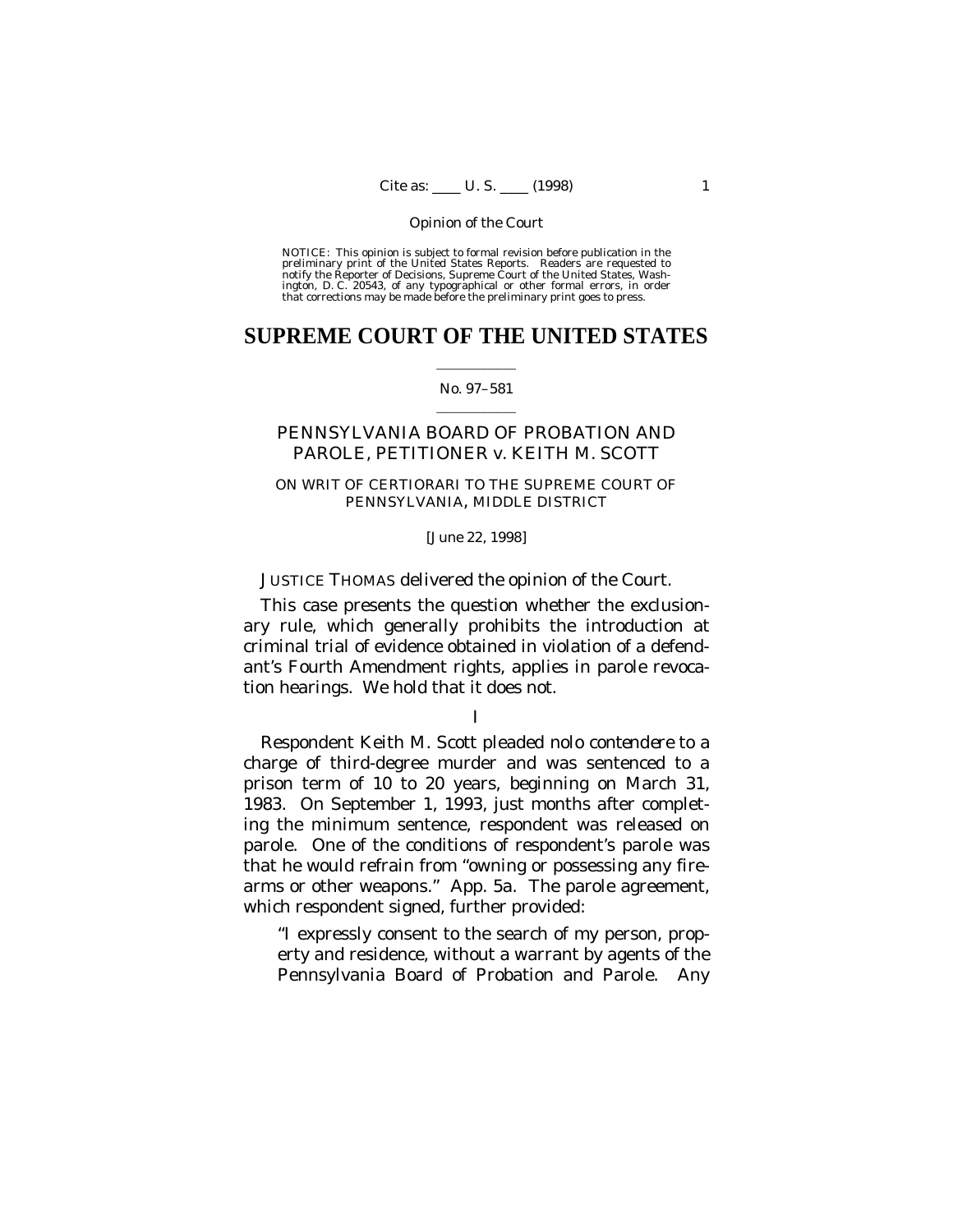items, in *[sic]* the possession of which constitutes a violation of parole/reparole shall be subject to seizure, and may be used as evidence in the parole revocation process." App. 7a.

About five months later, after obtaining an arrest warrant based on evidence that respondent had violated several conditions of his parole by possessing firearms, consuming alcohol, and assaulting a co-worker, three parole officers arrested respondent at a local diner. Before being transferred to a correctional facility, respondent gave the officers the keys to his residence. The officers entered the home, which was owned by his mother, but did not perform a search for parole violations until respondent's mother arrived. The officers neither requested nor obtained consent to perform the search, but respondent's mother did direct them to his bedroom. After finding no relevant evidence there, the officers searched an adjacent sitting room in which they found five firearms, a compound bow, and three arrows.

At his parole violation hearing, respondent objected to the introduction of the evidence obtained during the search of his home on the ground that the search was unreasonable under the Fourth Amendment. The hearing examiner, however, rejected the challenge and admitted the evidence. As a result, the Pennsylvania Board of Probation and Parole found sufficient evidence in the record to support the weapons and alcohol charges and recommitted respondent to serve 36 months' backtime.

The Commonwealth Court of Pennsylvania reversed and remanded, holding, *inter alia*, that the hearing examiner had erred in admitting the evidence obtained during the search of respondent's residence.<sup>1</sup> The court ruled that the

<sup>&</sup>lt;sup>1</sup>The court also held that the Board of Probation and Parole erred by admitting hearsay evidence regarding alcohol consumption and a sepa-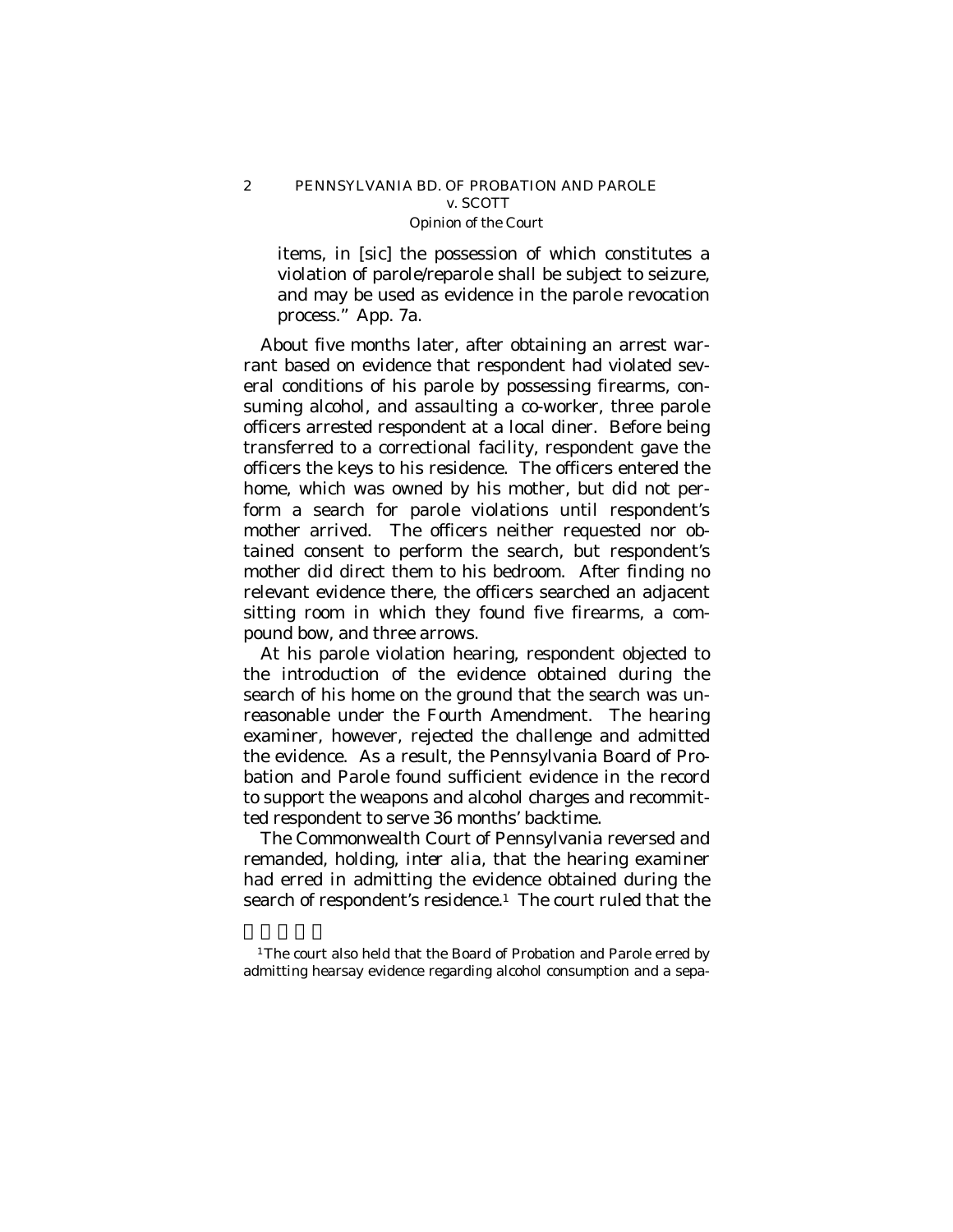search violated respondent's Fourth Amendment rights because it was conducted without the owner's consent and was not authorized by any state statutory or regulatory framework ensuring the reasonableness of searches by parole officers. Petn. App., at 31a. The court further held that the exclusionary rule should apply because, in the circumstances of respondent's case, the deterrence benefits of the rule outweighed its costs. *Id.,* at 37a.<sup>2</sup>

The Pennsylvania Supreme Court affirmed. 698 A. 2d 32, 548 Pa. 418 (1997). The court stated that respondent's Fourth Amendment right against unreasonable searches and seizures was "unaffected" by his signing of the parole agreement giving parole officers permission to conduct warrantless searches. *Id.*, at 36, 548 Pa., at 427. It then held that the search in question was unreasonable because it was supported only by "mere speculation" rather than a "reasonable suspicion" of a parole violation. *Ibid.* Carving out an exception to its *per se* bar against application of the exclusionary rule in parole revocation hearings, see *Commonwealth* v. *Kates*, 452 Pa. 102, 120, 305 A. 2d 701, 710 (Pa. 1973), the court further ruled that the federal exclusionary rule applied to this case because the officers who conducted the search were aware of respondent's parole status, 548 Pa. at 428–432, 698 A. 2d, at 37–38. The court reasoned that, in the absence of the rule, illegal searches would be undeterred when officers know that the subjects of their searches are parolees and that illegally obtained evidence can be introduced at parole hearings. *Ibid.*

We granted certiorari to determine whether the Fourth

rate incident of weapons possession.

<sup>2</sup>While this case was pending in the Pennsylvania Supreme Court, the Commonwealth Court filed an en banc opinion in another case that overruled its decision in respondent's case and held that the exclusionary rule does not apply in parole revocation hearings. *Kyte* v. *Pennsylvania Bd. of Probation and Parole*, \_\_\_ Pa. \_\_\_, \_\_\_, n. 8, 680 A. 2d 14, 18, n. 8 (1996).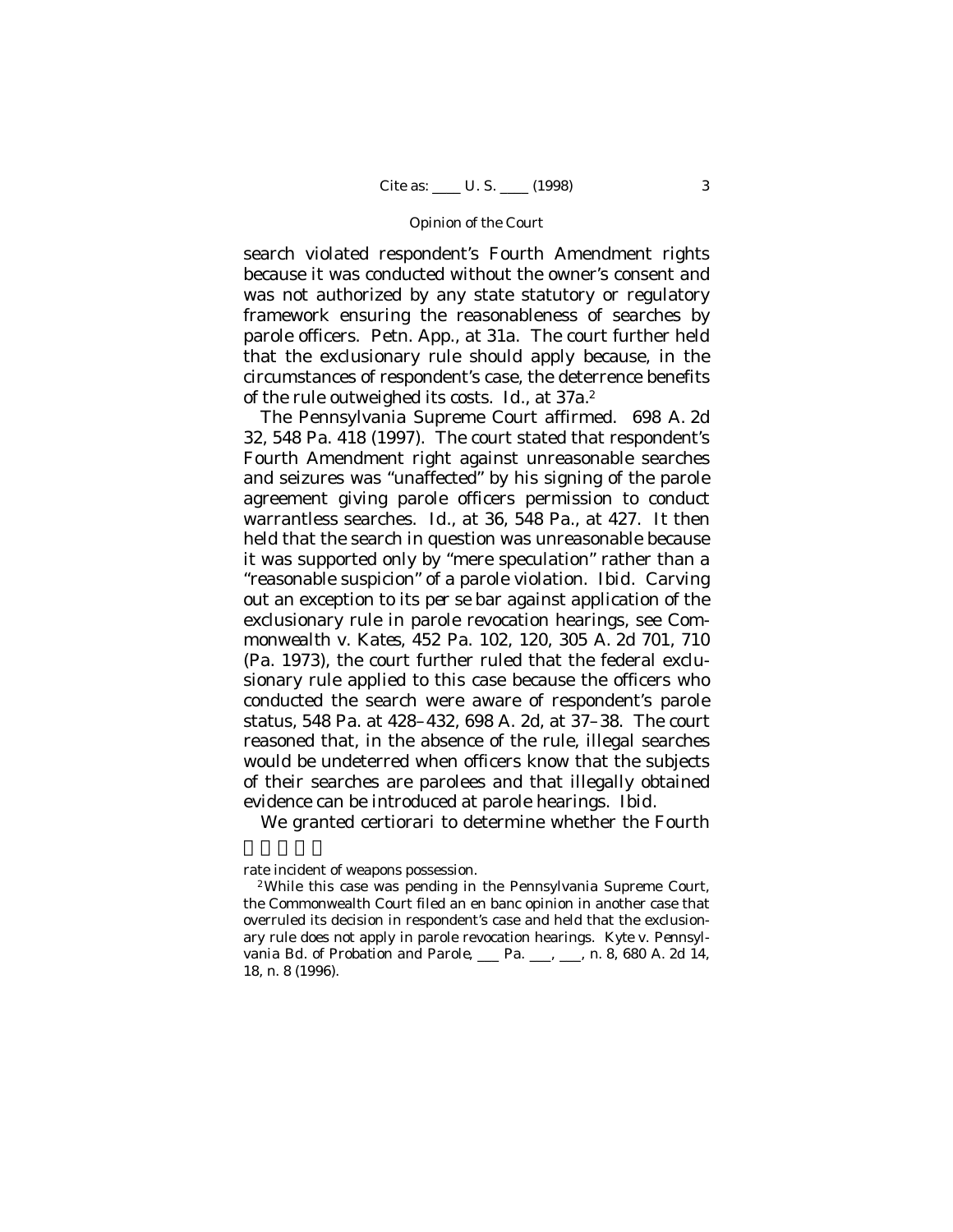Amendment exclusionary rule applies to parole revocation proceedings. 523 U. S. \_\_\_ (1998).<sup>3</sup>

# II

We have emphasized repeatedly that the State's use of evidence obtained in violation of the Fourth Amendment does not itself violate the Constitution. See, *e.g., United States* v. *Leon,* 468 U. S. 897, 906 (1984); *Stone* v. *Powell,* 428 U. S. 465, 482, 486 (1976). Rather, a Fourth Amendment violation is "'fully accomplished'" by the illegal search or seizure, and no exclusion of evidence from a judicial or administrative proceeding can "'cure the invasion of the defendant's rights which he has already suffered.'" *United States* v. *Leon, supra*, at 906 (quoting *Stone* v. *Powell*, *supra*, at 540 (White, J., dissenting)). The exclusionary rule is instead a judicially created means of deterring illegal searches and seizures. *United States* v. *Calandra*, 414 U. S. 338, 348 (1974). As such, the rule does not "proscribe the introduction of illegally seized evidence in all proceedings or against all persons," *Stone* v. *Powell*, *supra*,

<sup>3</sup>We also invited the parties to brief the question whether a search of a parolee's residence must be based on reasonable suspicion where the parolee has consented to searches as a condition of parole. Respondent argues that we lack jurisdiction to decide this question in this case because the Pennsylvania Supreme Court held, as a matter of Pennsylvania law, that respondent's consent to warrantless searches as a condition of his state parole did not constitute consent to searches that are unreasonable under the Fourth Amendment. Petitioner and its *amici* contend that the Pennsylvania Supreme Court's opinion was at least ambiguous as to whether it relied on state or federal law to determine the extent of respondent's consent, and that we therefore have jurisdiction under *Michigan* v. *Long,* 463 U. S. 1032 (1983). We need not parse the Pennsylvania Supreme Court's decision in an attempt to discern its intent, however, because it is clear that we have jurisdiction to determine whether the exclusionary rule applies to state parole revocation proceedings, and our decision on that issue is sufficient to decide the case. We therefore express no opinion regarding the constitutionality of the search.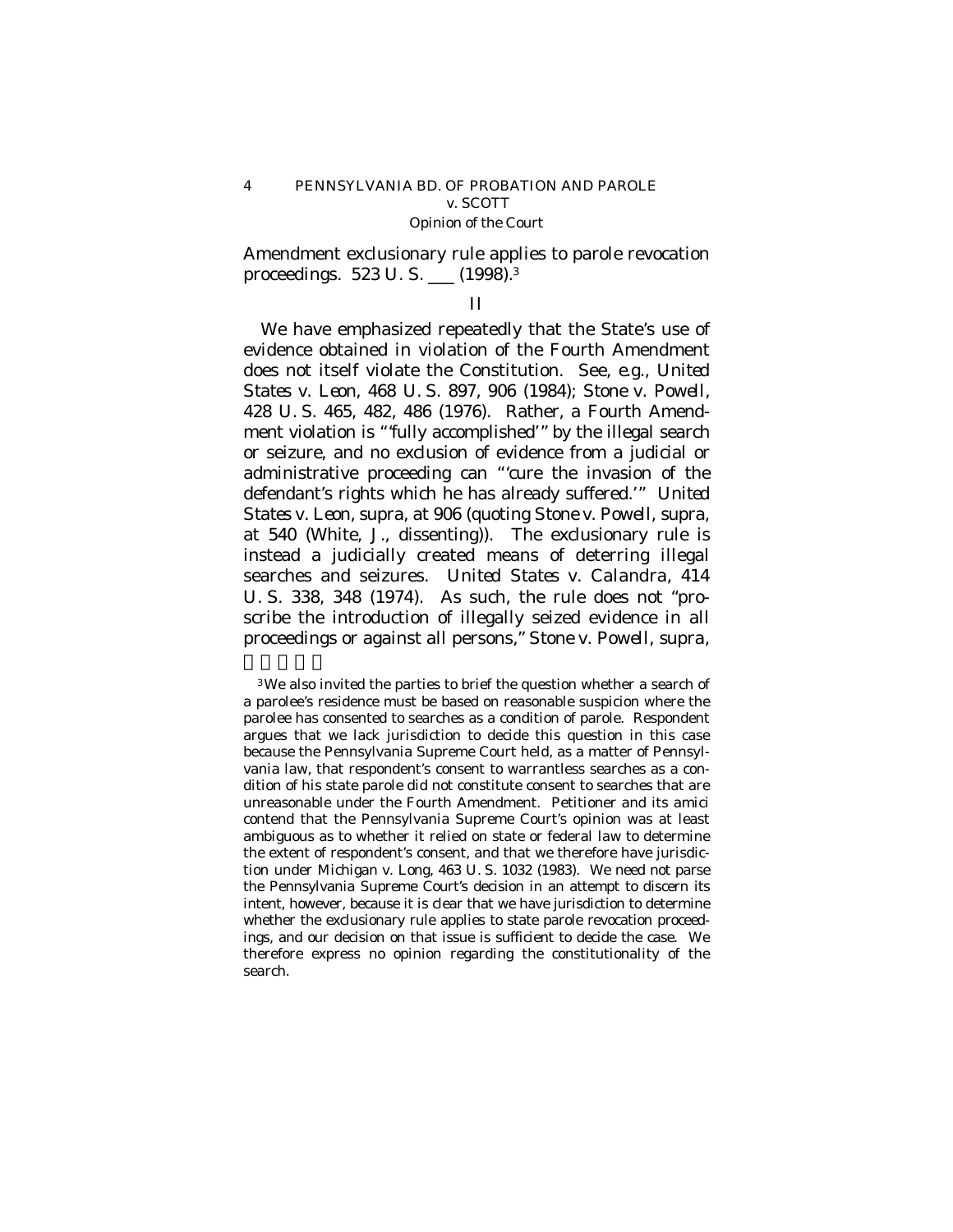at 486, but applies only in contexts "where its remedial objectives are thought most efficaciously served," *United States* v. *Calandra*, *supra*, at 348; see also *United States* v. *Janis,* 428 U. S. 433, 454 (1976) ("If . . . the exclusionary rule does not result in appreciable deterrence, then, clearly, its use in the instant situation is unwarranted"). Moreover, because the rule is prudential rather than constitutionally mandated, we have held it to be applicable only where its deterrence benefits outweigh its "substantial social costs." *United States* v. *Leon*, 468 U. S., at 907.

Recognizing these costs, we have repeatedly declined to extend the exclusionary rule to proceedings other than criminal trials. *Id.,* at 909; *United States* v. *Janis, supra*, at 447. For example, in *United States* v. *Calandra*, we held that the exclusionary rule does not apply to grand jury proceedings; in so doing, we emphasized that such proceedings play a special role in the law enforcement process and that the traditionally flexible, nonadversarial nature of those proceedings would be jeopardized by application of the rule. 414 U. S., at 343–346, 349–350. Likewise, in *United States* v. *Janis*, we held that the exclusionary rule did not bar the introduction of unconstitutionally obtained evidence in a civil tax proceeding because the costs of excluding relevant and reliable evidence would outweigh the marginal deterrence benefits, which, we noted, would be minimal because the use of the exclusionary rule in criminal trials already deterred illegal searches. 428 U. S., at 448, 454. Finally, in *INS* v. *Lopez-Mendoza,* 468 U. S. 1032 (1984), we refused to extend the exclusionary rule to civil deportation proceedings, citing the high social costs of allowing an immigrant to remain illegally in this country and noting the incompatibility of the rule with the civil, administrative nature of those proceedings. *Id.,* at 1050.

As in *Calandra*, *Janis*, and *Lopez-Mendoza*, we are asked to extend the operation of the exclusionary rule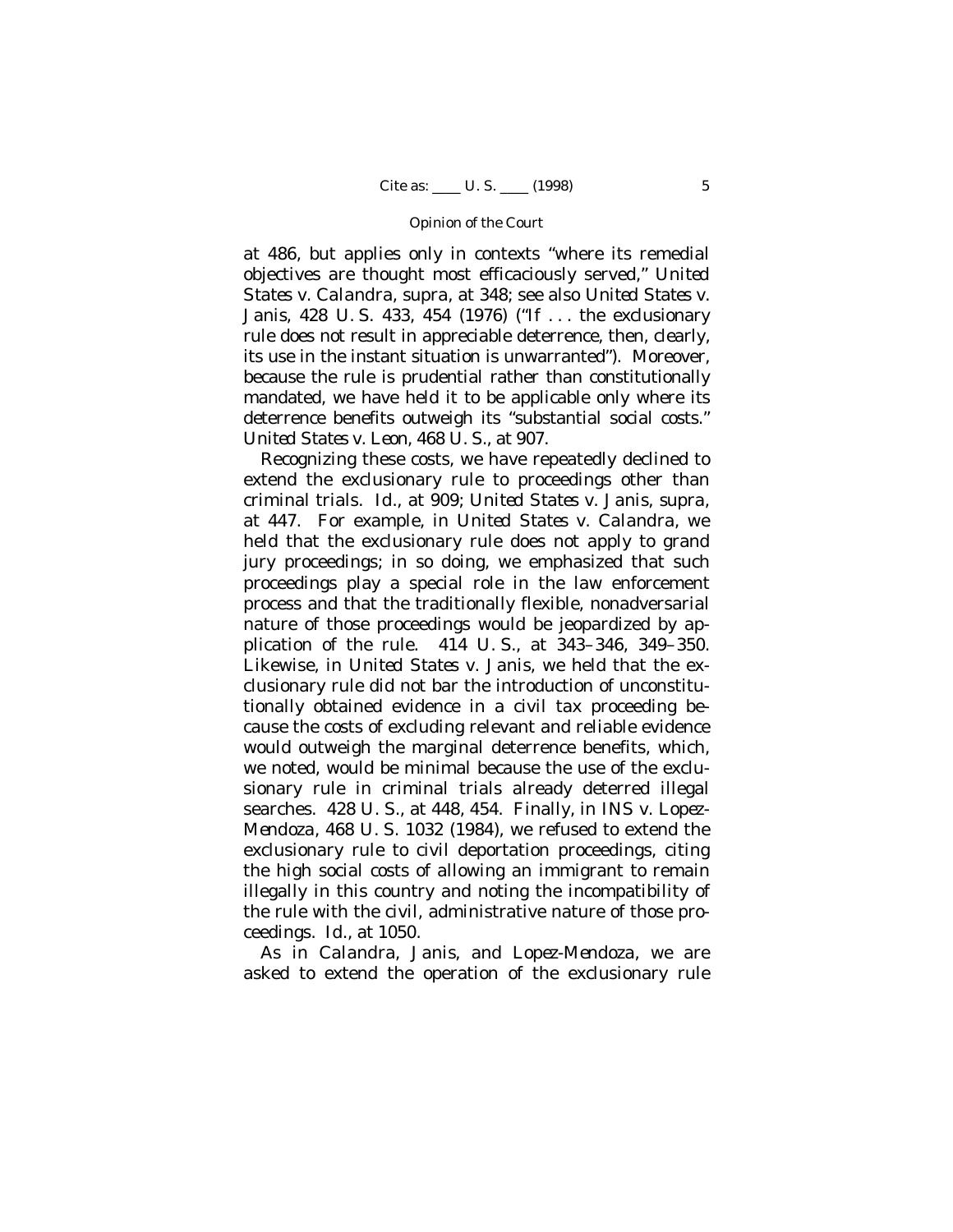beyond the criminal trial context. We again decline to do so. Application of the exclusionary rule would both hinder the functioning of state parole systems and alter the traditionally flexible, administrative nature of parole revocation proceedings. The rule would provide only minimal deterrence benefits in this context, because application of the rule in the criminal trial context already provides significant deterrence of unconstitutional searches. We therefore hold that the federal exclusionary rule does not bar the introduction at parole revocation hearings of evidence seized in violation of parolees' Fourth Amendment rights.

Because the exclusionary rule precludes consideration of reliable, probative evidence, it imposes significant costs: it undeniably detracts from the truthfinding process and allows many who would otherwise be incarcerated to escape the consequences of their actions. See *Stone* v. *Powell, supra*, at 490. Although we have held these costs to be worth bearing in certain circumstances,<sup>4</sup> our cases have repeatedly emphasized that the rule's "costly toll" upon truth-seeking and law enforcement objectives presents a high obstacle for those urging application of the rule. *United States* v. *Payner,* 447 U. S. 727, 734 (1980).

The costs of excluding reliable, probative evidence are

<sup>4</sup>As discussed above, we have generally held the exclusionary rule to apply only in criminal trials. We have, moreover, significantly limited its application even in that context. For example, we have held that the rule does not apply when the officer reasonably relied on a search warrant that was later deemed invalid, *United States* v. *Leon,* 468 U. S. 897, 920–922 (1984); when the officer reasonably relied on a statute later deemed unconstitutional, *Illinois* v. *Krull,* 480 U. S. 340, 349–350 (1987); when the defendant seeks to assert another person's Fourth Amendment rights, *Alderman* v. *United States,* 394 U. S. 165, 174–175 (1969); and when the illegally obtained evidence is used to impeach a defendant's testimony, *United States* v. *Havens,* 446 U. S. 620, 627–628 (1980); *Walder* v. *United States,* 347 U. S. 62, 65 (1954).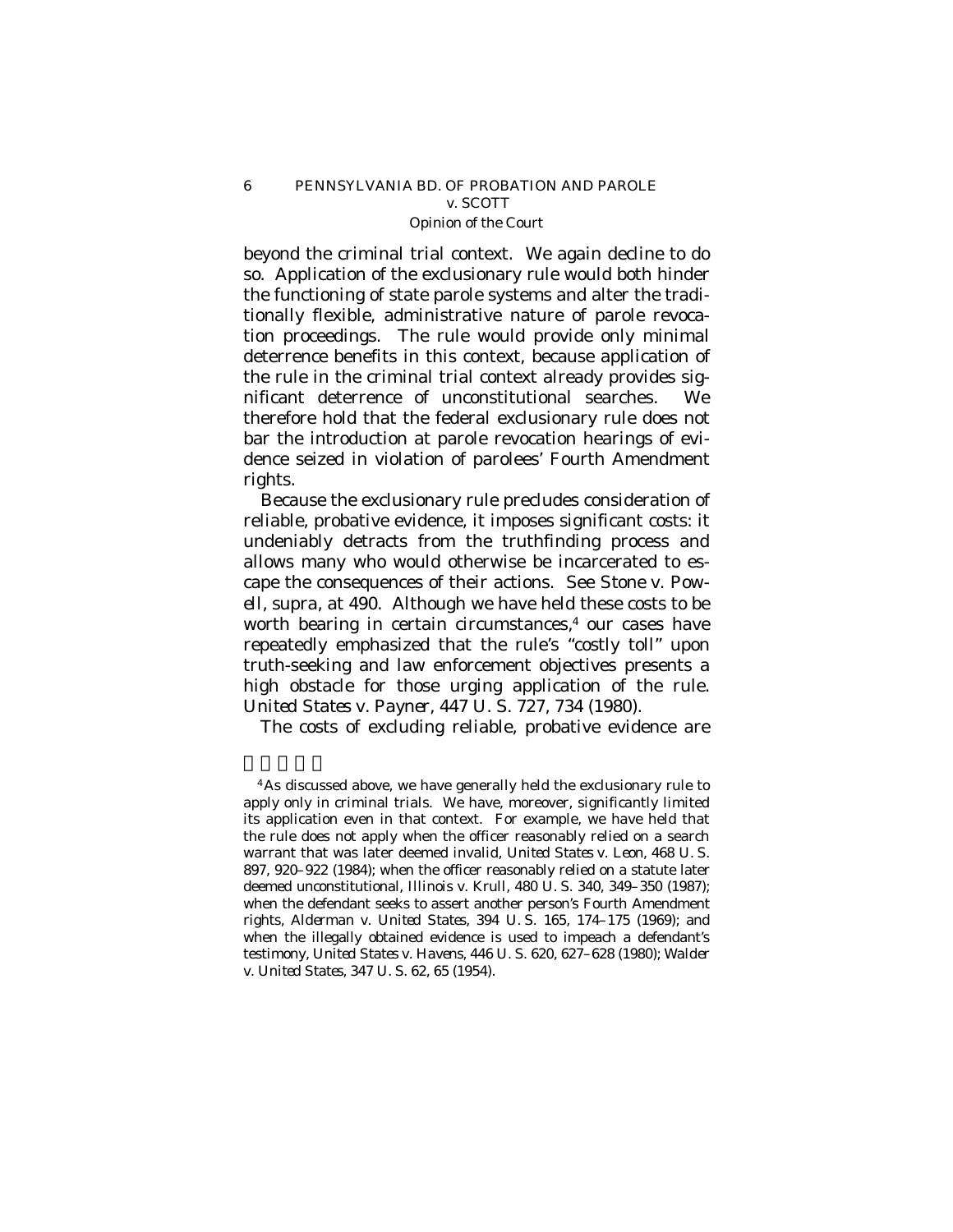particularly high in the context of parole revocation proceedings. Parole is a "variation on imprisonment of convicted criminals," *Morrissey* v. *Brewer*, 408 U. S. 471, 477 (1972), in which the State accords a limited degree of freedom in return for the parolee's assurance that he will comply with the often strict terms and conditions of his release. In most cases, the State is willing to extend parole only because it is able to condition it upon compliance with certain requirements. The State thus has an "overwhelming interest" in ensuring that a parolee complies with those requirements and is returned to prison if he fails to do so. *Id.*, at 483. The exclusion of evidence establishing a parole violation, however, hampers the State's ability to ensure compliance with these conditions by permitting the parolee to avoid the consequences of his noncompliance. The costs of allowing a parolee to avoid the consequences of his violation are compounded by the fact that parolees (particularly those who have already committed parole violations) are more likely to commit future criminal offenses than are average citizens. See *Griffin* v. *Wisconsin,* 483 U. S. 868, 880 (1987). Indeed, this is the very premise behind the system of close parole supervsion. *Ibid.*

The exclusionary rule, moreover, is incompatible with the traditionally flexible, administrative procedures of parole revocation. Because parole revocation deprives the parolee not "of the absolute liberty to which every citizen is entitled, but only of the conditional liberty properly dependent on observance of special parole restrictions," *Morrissey* v. *Brewer*, *supra,* at 480, States have wide latitude under the Constitution to structure parole revocation proceedings.<sup>5</sup> Most States, including Pennsylvania, see

<sup>5</sup>We thus have held that a parolee is not entitled to "the full panoply" of due process rights to which a criminal defendant is entitled, *Morrissey* v. *Brewer,* 408 U. S. 471, 480 (1972), and that the right to counsel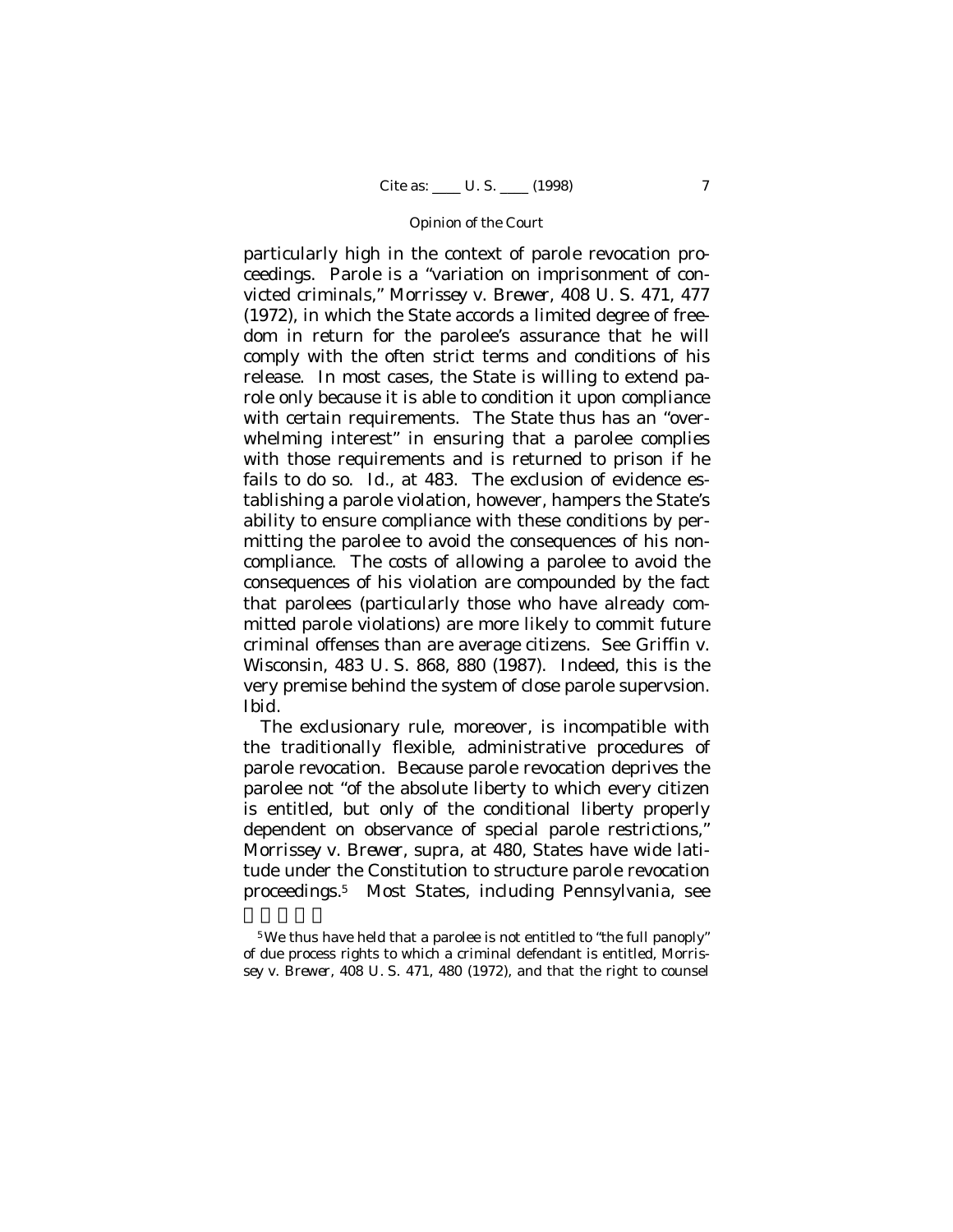# 8 PENNSYLVANIA BD. OF PROBATION AND PAROLE *v.* SCOTT Opinion of the Court

*Scott* v. *Pennsylvania Bd. of Probation and Parole*, 548 Pa., at 427–428, 698 A. 2d, at 36; *Rivenbark* v. *Pennsylvania Bd. of Probation and Parole*, 509 Pa. 248, 501 A. 2d 1110 (Pa. 1985), have adopted informal, administrative parole revocation procedures in order to accommodate the large number of parole proceedings. These proceedings generally are not conducted by judges, but instead by parole boards, "members of which need not be judicial officers or lawyers." *Morrisey* v. *Brewer*, 408 U. S., at 489. And traditional rules of evidence generally do not apply. *Ibid.* ("[T]he process should be flexible enough to consider evidence including letters, affidavits, and other material that would not be admissible in an adversary criminal trial."). Nor are these proceedings entirely adversarial, as they are designed to be "'predictive and discretionary' as well as factfinding." *Gagnon* v. *Scarpelli,* 411 U. S. 778, 787 (1973) (quoting *Morrissey* v. *Brewer*, *supra*, at 480).

Application of the exclusionary rule would significantly alter this process. The exclusionary rule frequently requires extensive litigation to determine whether particular evidence must be excluded. Cf. *United States* v. *Calandra*, 414 U. S., at 349 (noting that application of the exclusionary rule "would delay and disrupt grand jury proceedings" because "[s]uppression hearings would halt the orderly process of an investigation and might necessitate extended litigation of issues only tangentially related to the grand jury's primary objective"); *INS* v. *Lopez-Mendoza*, 468 U. S., at 1048 (noting that "[t]he prospect of even occasional invocation of the exclusionary rule might significantly change and complicate the character of" the deportation system). Such litigation is inconsistent with the nonadversarial, administrative processes established

generally does not attach to such proceedings because the introduction of counsel would "alter significantly the nature of the proceeding," *Gagnon* v. *Scarpelli,* 411 U. S. 778, 787 (1973).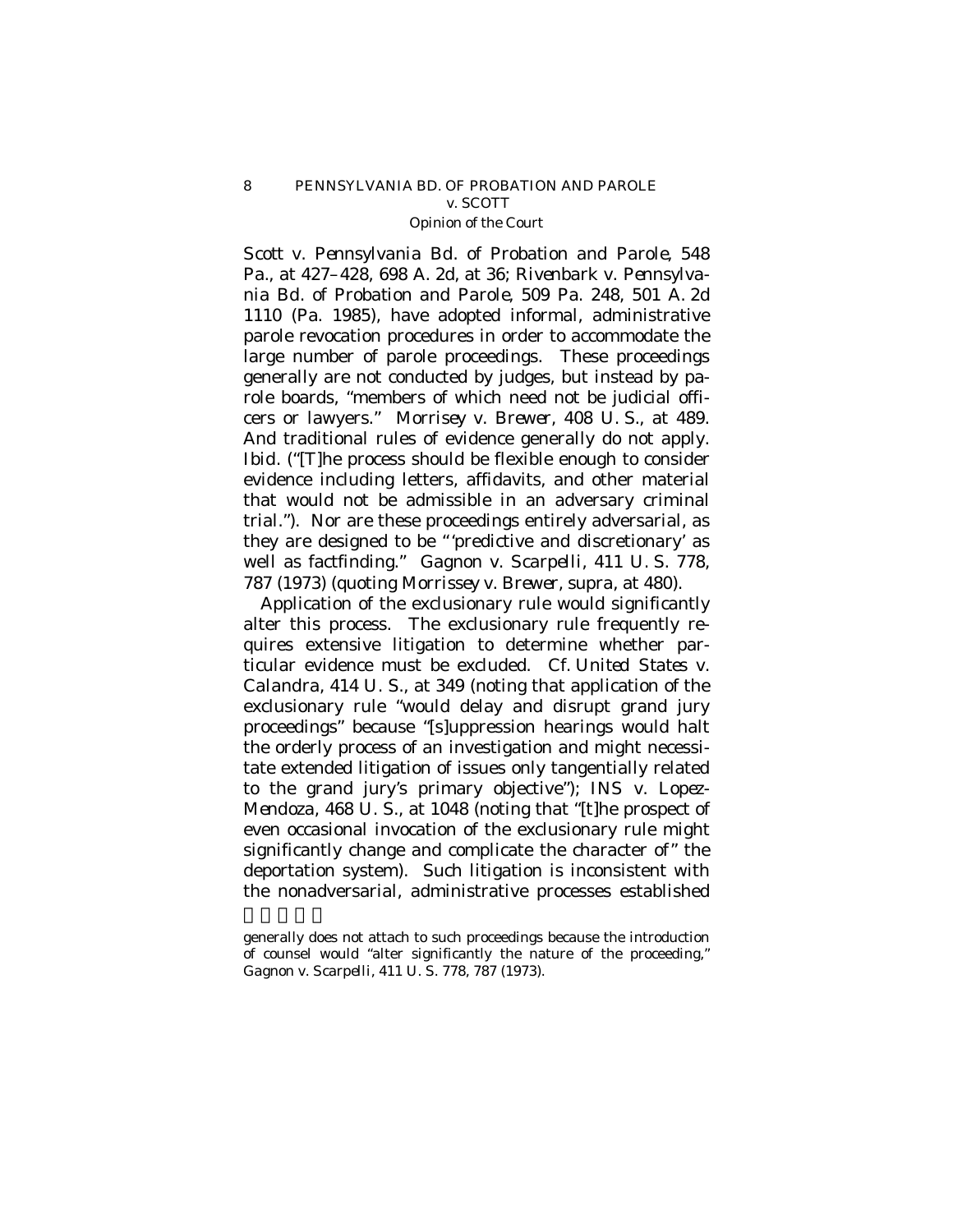by the States. Although States could adapt their parole revocation proceedings to accommodate such litigation, such a change would transform those proceedings from a "predictive and discretionary" effort to promote the best interests of both parolees and society into trial-like proceedings "less attuned" to the interests of the parolee. *Gagnon* v. *Scarpelli*, *supra*, at 787–788 (quoting *Morrissey* v. *Brewer*, *supra*, at 480). We are simply unwilling so to intrude into the States' correctional schemes. See *Morrisey* v. *Brewer*, *supra*, at 483 (recognizing that States have an "overwhelming interest" in maintaining informal, administrative parole revocation procedures). Such a transformation ultimately might disadvantage parolees because in an adversarial proceeding, "the hearing body may be less tolerant of marginal deviant behavior and feel more pressure to reincarcerate than to continue nonpunitive rehabilitation." *Gagnon* v. *Scarpelli*, *supra*, at 788. And the financial costs of such a system could reduce the State's incentive to extend parole in the first place, as one of the purposes of parole is to reduce the costs of criminal punishment while maintaining a degree of supervision over the parolee.

The deterrence benefits of the exclusionary rule would not outweigh these costs. As the Supreme Court of Pennsylvania recognized, application of the exclusionary rule to parole revocation proceedings would have little deterrent effect upon an officer who is unaware that the subject of his search is a parolee. 548 Pa., at 431, 698 A. 2d, at 38. In that situation, the officer will likely be searching for evidence of criminal conduct with an eye toward the introduction of the evidence at a criminal trial. The likelihood that illegally obtained evidence will be excluded from trial provides deterrence against Fourth Amendment violations, and the remote possibility that the subject is a parolee and that the evidence may be admitted at a parole revocation proceeding surely has little, if any, effect on the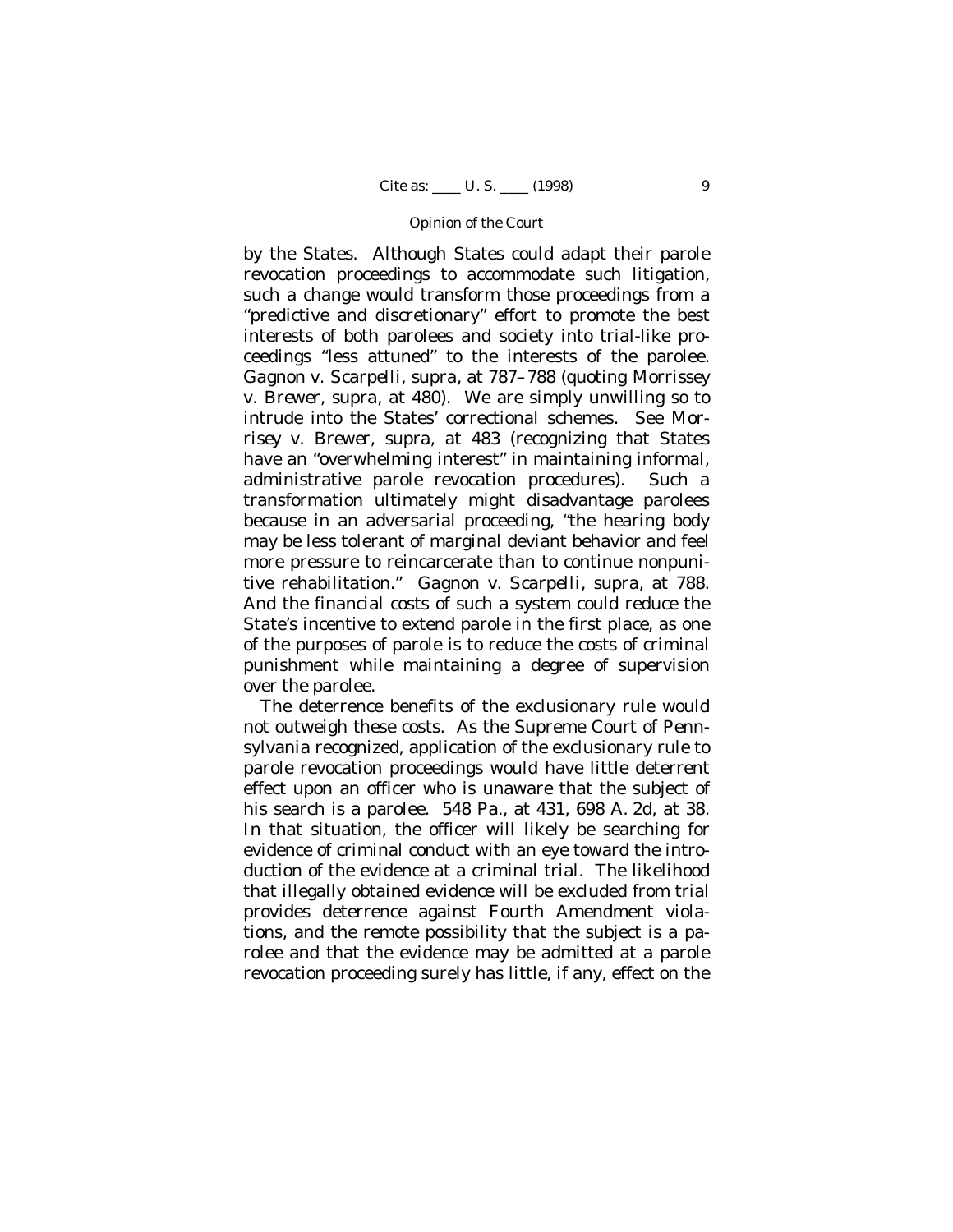officer's incentives. Cf. *United States* v. *Janis*, 428 U. S., at 448.

The Pennsylvania Supreme Court thus fashioned a special rule for those situations in which the officer performing the search knows that the subject of his search is a parolee. We decline to adopt such an approach. We have never suggested that the exclusionary rule must apply in every circumstance in which it might provide marginal deterrence. *United States* v. *Calandra, supra*, at 350; *Alderman* v. *United States,* 394 U. S. 165, 174 (1969). Furthermore, such a piecemeal approach to the exclusionary rule would add an additional layer of collateral litigation regarding the officer's knowledge of the parolee's status.

In any event, any additional deterrence from the Pennsylvania Supreme Court's rule would be minimal. Where the person conducting the search is a police officer, the officer's focus is not upon ensuring compliance with parole conditions or obtaining evidence for introduction at administrative proceedings, but upon obtaining convictions of those who commit crimes. The non-criminal parole proceeding "falls outside the offending officer's zone of primary interest." *Janis*, *supra*, at 458. Thus, even when the officer knows that the subject of his search is a parolee, the officer will be deterred from violating Fourth Amendment rights by the application of the exclusionary rule to criminal trials.

Even when the officer performing the search is a parole officer, the deterrence benefits of the exclusionary rule remain limited. Parole agents, in contrast to police officers, are not "engaged in the often competitive enterprise of ferreting out crime," *United States* v. *Leon,* 468 U. S., at 914; instead, their primary concern is whether their parolees should remain free on parole. Thus, their relationship with parolees is more supervisory than adversarial. *Griffin* v. *Wisconsin,* 483 U. S. 868, 879 (1987). It is thus "unfair to assume that the parole officer bears hostility